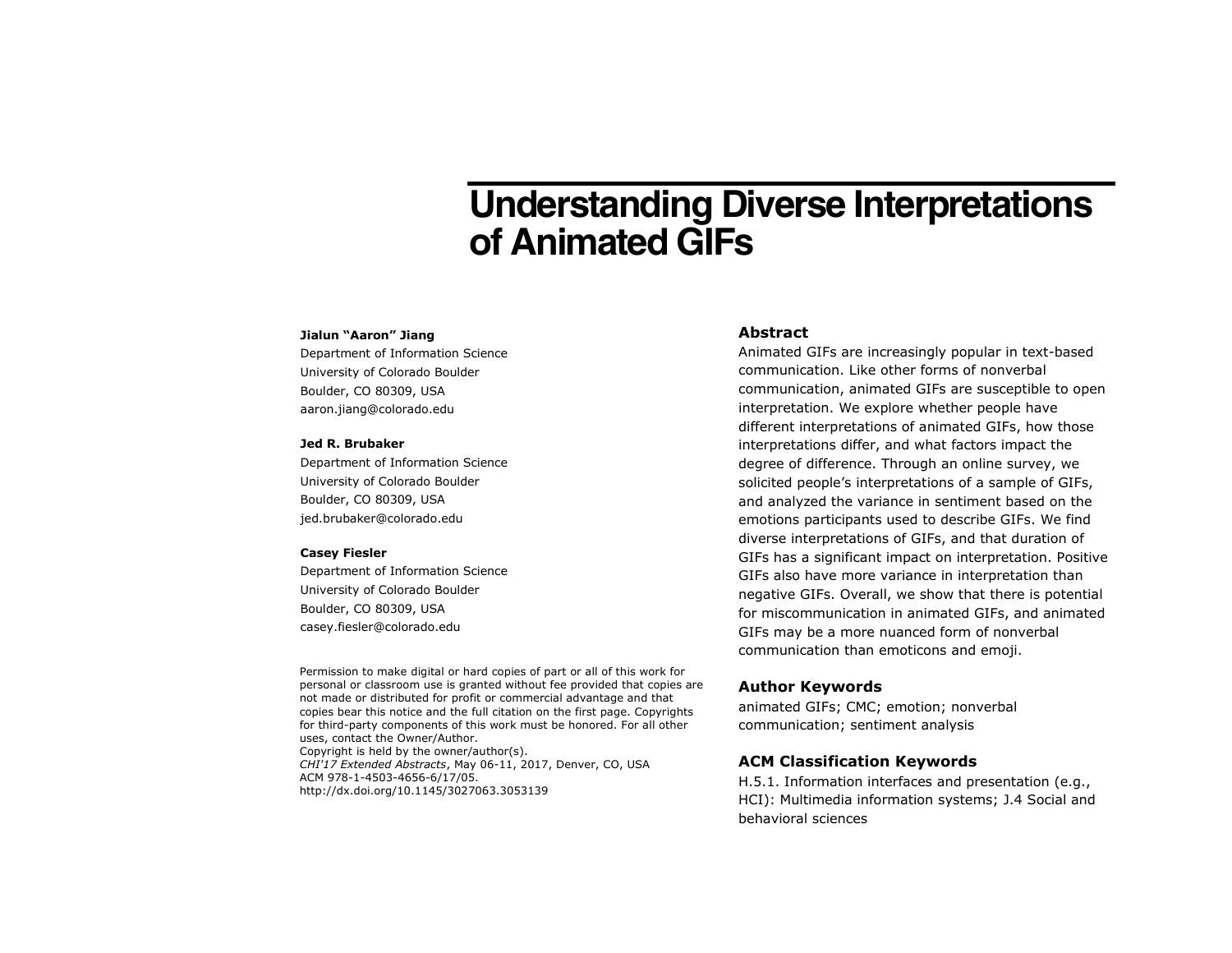

**Figure 1**: A still shot of an animated GIF from Giphy's "excited" emotion category. Original GIF: http://gph.is/1yqexne

## **Introduction**

Animated GIFs have become pervasive online. These silent, short, usually low-resolution video clips are more engaging than any other kind of media on Tumblr [1], and many other social network sites and instant messaging tools, such as Facebook, iMessage, and Slack, have incorporated animated GIFs as part of their standard functionality. Compared to text and static images, animated GIFs may be especially good at conveying complex emotions because of the greater range of expression of animations and the resemblance to real-life scenarios. As noted by *The New York Times*, animated GIFs are now "a way to relay complex feelings and thoughts in ways beyond words and even photographs" [4].

Prior work has shown that many kinds of nonverbal communication, such as emoticons and emoji, are interpreted in inconsistent ways [7,8]; therefore it is likely that animated GIFs are also susceptible to a wide range of interpretations. Varied interpretations could be particularly problematic since animated GIFs are often used to express emotions [2]. To explore this area further, we asked the following research questions:

- 1. Do people have different interpretations for the same animated GIF?
- 2. If so, how are the interpretations different?
- 3. What factors contribute to the variance in interpretations?

We conducted an exploratory survey as a first step towards examining this space. Our findings reveal that different people do interpret the same animated GIFs differently. We also find that the duration of the GIF contributes to degree of variance in interpretation.

These findings point to future directions for research around using GIFs in communication, as well as for the design of communication tools that incorporate animated GIFs.

# **Related Work**

Due to the limited scholarship on animated GIFs, we surveyed literature on computer-mediated communication (CMC), emoticons, and emoji to provide a foundation for understanding the interpretations of animated GIFs. In this section, we first summarize literature on nonverbal communication in CMC, and then discuss what is known about interpretations of emoticons and emoji. We conclude with a discussion of existing research on animated GIFs.

*Nonverbal Communication in CMC*

Ambiguity in the interpretation of mediated communication is a staple of CMC scholarship. Early research in CMC suggested that CMC might be inherently impersonal due to the lack of nonverbal cues. Kiesler argued that one of the characteristics of CMC was the scarcity of social context information because CMC conveyed fewer contextual and nonverbal cues abundantly available in face-to-face communication [5,9].

However, more recent research has acknowledged the availability of paralinguistic cues and their ability to significantly affect communicators' perception in CMC. In the development of SIDE theory, Lea and Spears argued that paralanguage was an important source of CMC information that people use to form impressions of each other when communicating [6]. In the absence of interpersonal cues, communicators form impressions about each other from whatever limited cues are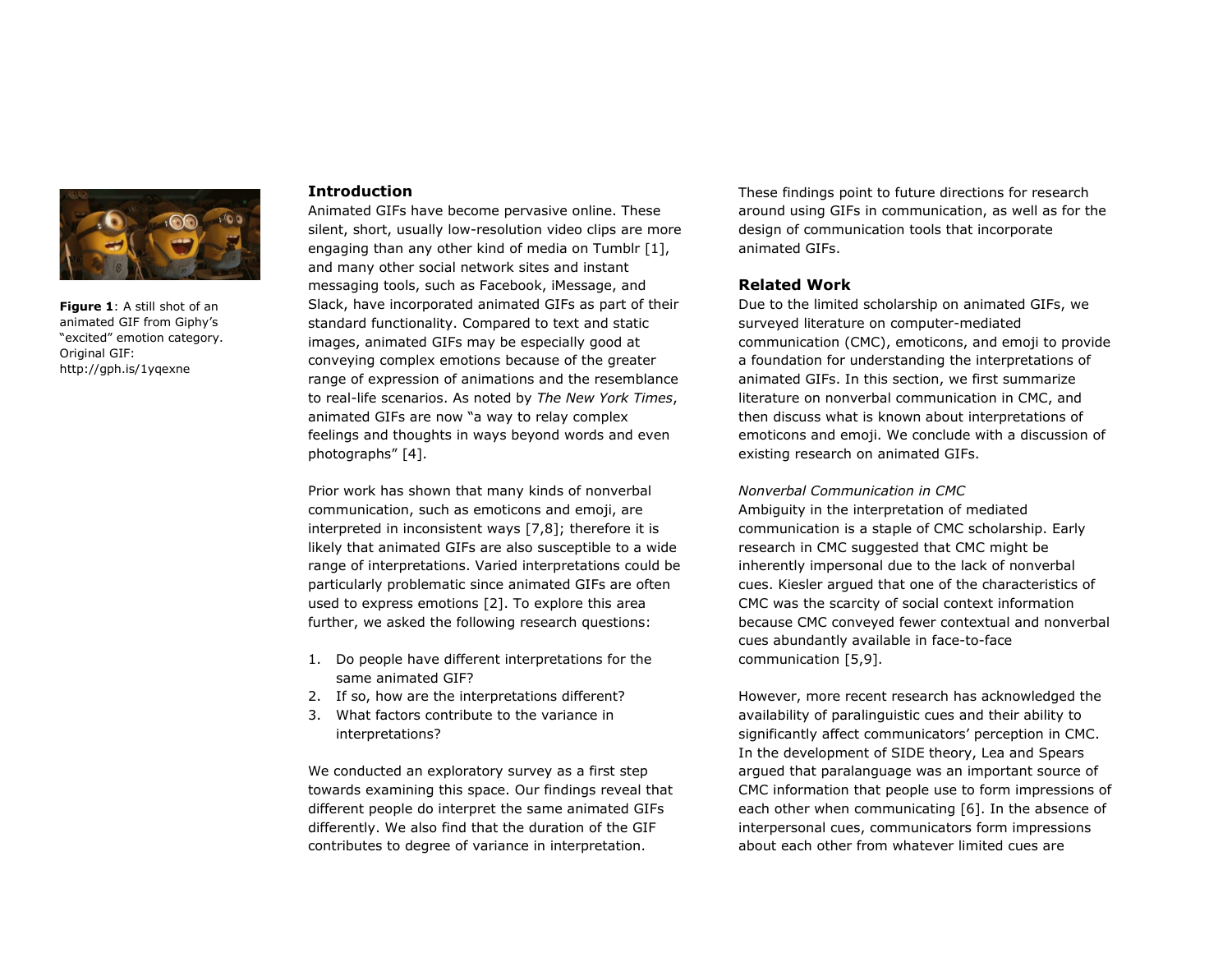available. Impression formation is more socially categorical, rather than personal, impression of others. Lea et al. also found that when communicators were geographically separated, paralinguistic cues were perceived positively if the group relationship was more salient and negatively when individual identities were more salient.

Other CMC theorists, however, have argued that the ambiguity of CMC can be overcome. Social Information Processing Theory argues that over time, and after sufficient exchanges, communicators will develop sufficient personal and relational information as to negate the effects of CMC [11]. Building on this theory, Hyperpersonal model argues that CMC message receivers have idealized perceptions of senders, not only due to their over-reliance on minimal cues, but also because the senders are able to selectively present themselves [12]. This loop of perception intensification made CMC exceed the level of affection of interpersonal communication–it became "hyperpersonal."

While only a brief summary, this research shows the ability of nonverbal cues to shape interpretations in CMC and provides a foundation to understanding the interpretations of animated GIFs as a form of CMC. As communication extends beyond text (e.g., emoticons, emoji, and GIFs) and into new platforms, ambiguity may increase due to reduced context, new communication channels between communication pairs, and novel forms of interaction.

#### *Emoticon and Emoji Interpretation*

Emoticons and emoji are common nonverbal cues in today's CMC, and recent research has shown their ability to shape perception and their varying interpretations.

Researchers found emoticons were able to shift the interpretation of messages [13]. The interpretations of emoticons were consistent within cultures, but varying cross-culturally [8]. Interpretations of emoji were less consistent both within-platform and cross-platform [7,10]. However, little is known about interpretations of animated GIFs.

## *Animated GIFs*

Little research has been done on animated GIFs. Bakhshi *et al.* found that animated GIFs were more engaging than other kinds of media on Tumblr through an analysis of a large dataset and interviews with 13 Tumblr users [1]. Despite animated GIFs' high level of engagement, interpretations of animated GIFs may not be consistent. The GIFGIF project<sup>1</sup> from MIT Media Lab allows people to vote on the one GIF that best represents a given emotion between two animated GIFs. From the results on GIFGIF's website, we can see a high number of votes for multiple emotions for a single GIF, implying various interpretations of GIFs.

## **Methods**

We created an online survey to solicit people's interpretation of a sample of animated GIFs. We gathered emotions that people associated with GIFs and examined how much the sentiment of emotions varied.

#### *Animated GIF Sample*

We collected a dataset of animated GIFs in the Emotion category of Giphy, <sup>2</sup> a popular online GIF repository. We randomly collected 100 animated GIFs along with their

ł

<sup>1</sup> http://www.gif.gf/

<sup>2</sup> http://giphy.com/categories/emotions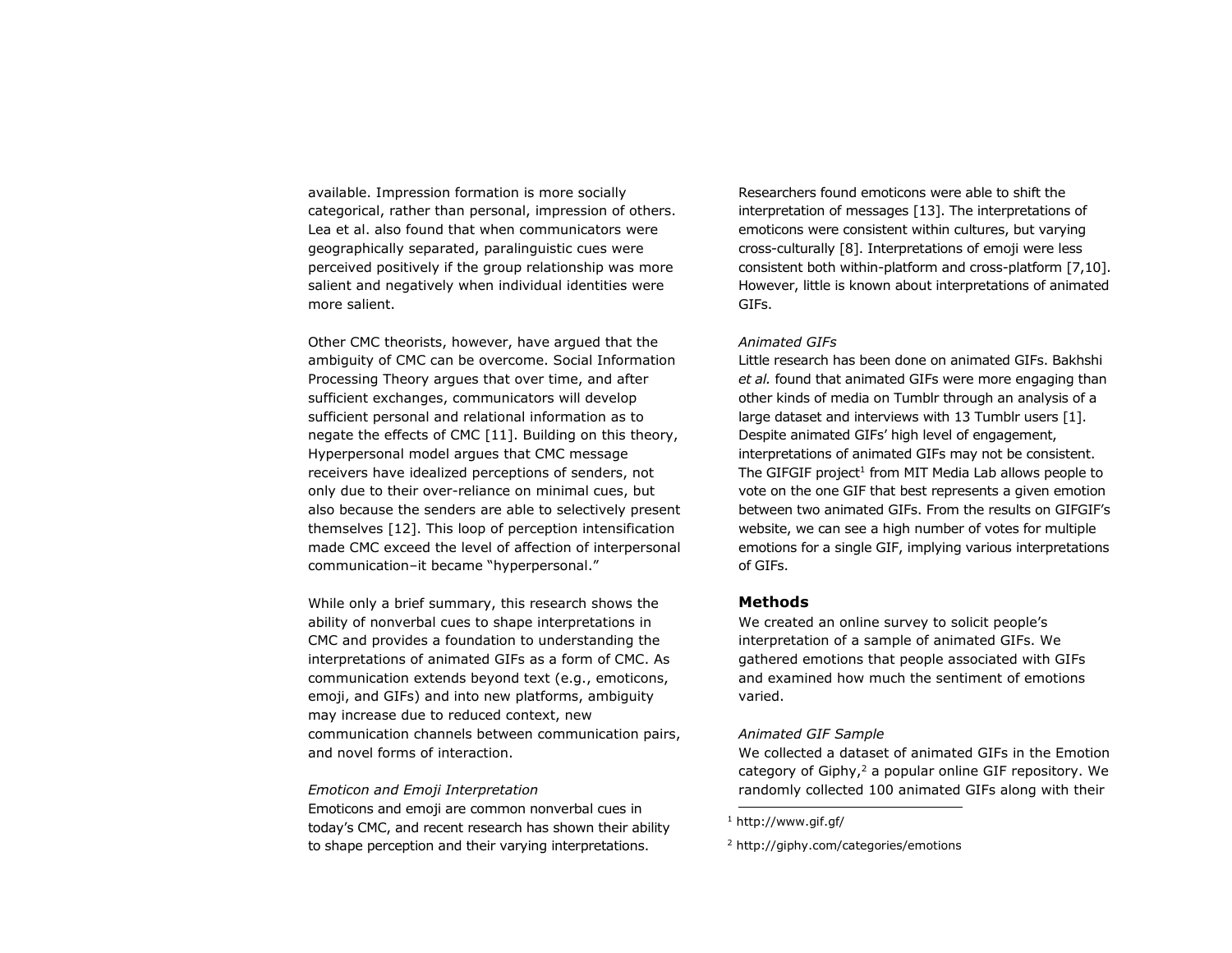|                            | м                            | SD Min Max |  |
|----------------------------|------------------------------|------------|--|
|                            | text $-0.13$ .29 .73 $-0.81$ |            |  |
| no text   .05 .29 .90 -.74 |                              |            |  |
|                            | $long$ -.02 .30 .79 -.74     |            |  |
|                            | short $-07$ .28 .90 $-81$    |            |  |

**Table 1**: Descriptive statistics of *text*, *no-text*, *long*, and *short* groups.

|                          | $\chi^2$ | p      |
|--------------------------|----------|--------|
| text vs. no-text         | 2.82     | > 0.05 |
| long vs. short           | 7.81     | $-.01$ |
| positive vs.<br>negative | 7.00     | $-.01$ |

**Table 2**: Bartlett's test result of *text* vs. *no-text*, *long* vs. *short*, and *positive* vs. *negative*.

meta-information from each of 26 subcategories in the Emotion category using the Giphy API (e.g., awkward, excited, unimpressed). Figure 1 is an example GIF from the "excited" emotion category.

To consider what characteristics of GIFs might impact interpretation, we grouped the GIFs in terms of two variables: whether they have embedded text (*text* group vs *no-text* group) and whether they are long in duration (*long* group vs *short* group). We further generated four smaller groups by joining the two variables: *text-and-long*, *text-and-short*, *no-text-andlong*, *no-text-and-short*. Long GIFs are defined as having lengths above the median length of the sample, and short GIFs are defined as having lengths equal to or below the median (26 seconds). We decided to use the median instead of average because the GIF lengths followed a long-tail distribution and the average length was skewed by very long GIFs ( $M = 38.75$ , SD = 38.28, min = 2, max =  $540$ ). We randomly chose 10 GIFs for each of the four groups, resulting in 40 GIFs in total for our survey.

#### *Survey Design*

The survey began by asking participants for their demographic information (age, gender, and location), as well as their frequency of sending or receiving animated GIFs. Then, each survey participant received a random sample of 15 GIFs from the total 40, evenly presented. For each GIF, participants were asked to provide an emotion they associated with the GIF, and also (in an open-ended response) had the option to provide any additional information about the GIF.

#### *Participants*

We recruited participants from social media (seeded from the authors' social networks), as well as online communities such as Reddit and Tumblr. We encouraged participants to share the call for participation, resulting in a snowball sample. There were no participation restrictions beyond a requirement that participants be at least 18 years of age. 152 participants completed the full survey, of whom 81 were female, 69 were male, 1 genderfluid, and 1 reported as "female-ish." The average age was 30.23  $(SD = 9.61$ , min = 18, max = 70). Regarding the frequency of sending or receiving GIFs, 31% of the participants send or receive animated GIFs multiple times a day, 21% multiple times a week, 23% multiple times a month, 17% less than once a month, and 7% have never sent or received any animated GIFs. We collected 1606 interpretations across all 40 GIFs, with an average of 40 interpretations per GIF (median  $= 40$ ,  $max = 47$ ,  $min = 34$ ).

#### *Data Analysis*

To analyze the difference in interpretations, we computationally analyzed the variance of the sentiment of reported emotions using the sentiment analysis tool VADER [3]. We chose VADER because it is "specifically attuned to the sentiments expressed in social media," which fits our purpose. VADER takes in a unit of text and produces four metrics: *pos*, *neu*, *neg*, and *compound*, in which *compound* gives the normalized, weighted composite sentiment score of the sentence, ranging from most negative  $(-1)$  to most positive  $(+1)$ . To examine the variance in sentiment on the VADER compound metric between the *text* and *no-text* groups, and between the *long* and *short* groups. Bartlett's test for homogeneity of variance was used to test for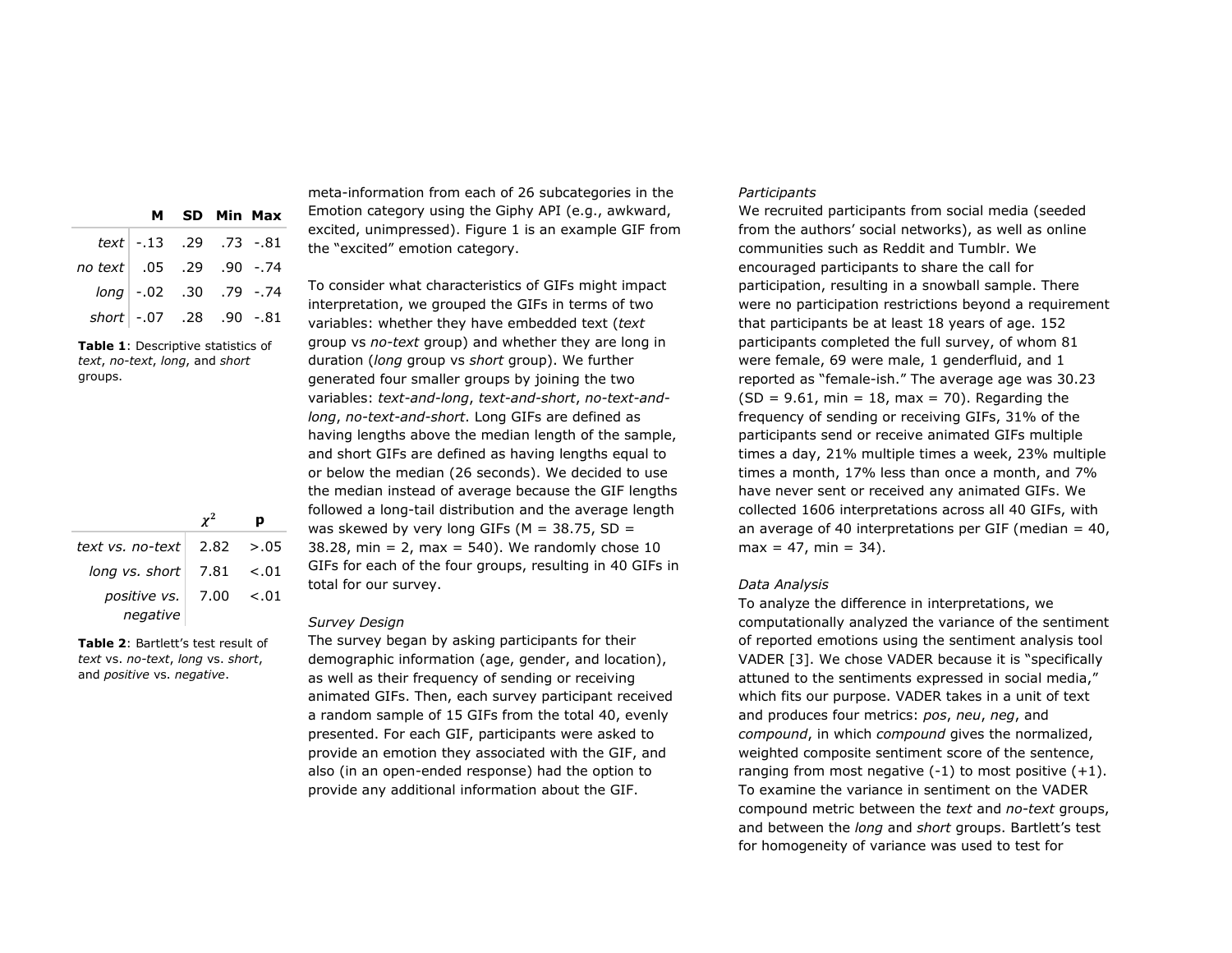

**Figure 2**: A still shot of a *text* GIF that had varied interpretations. Original GIF: http://gph.is/1EPKQ5B



**Figure 3**: A still shot of a *long* GIF that had varied interpretations. Original GIF: http://gph.is/2bbWXR5

significant differences in variance between our categories.

## **Results**

We found differences in variance of interpretations between groups. A summary of the descriptive statistics can be seen in Table 1. A summary of the Bartlett's test results can be seen in Table 2.

We found that interpretations of longer GIFs had more variance than shorter GIFs. We performed Bartlett's test between the *long* group and the *short* group; the *long* group (SD = 0.302) has a higher variance than the *short* group (SD =  $0.275$ ). This means when one sends his or her friend a long GIF, they are more likely to interpret it differently than the sender, as opposed to if the sender sent a short one. Some participants also described long GIFs as difficult to understand. For one of the longest GIFs in the sample (Figure 3), different participants reported: "I'm not really sure on the emotion associated with this gif" and "hard to read, very confusing."

We did not find a significant difference in the variance of interpretation between GIFs with embedded text (SD  $= 0.291$ ) and those without text (SD  $= 0.286$ ).

Finally, we found differences in variance of the interpretation of positive GIFs versus negative GIFs. Specifically, GIFs that were rated positive in sentiment had a higher variance than GIFs rated negative. We performed Bartlett's test between GIFs that had a positive average *compound* metric and GIFs that had a negative average *compound* metric, and we observed that positive GIFs (SD =  $0.145$ ) had a higher variance in compound than negative GIFs  $(SD = 0.121)$ . This

means that one's friend is more likely to have a different interpretation of a GIF than the sender if that GIF is positive rather than negative in sentiment.

## **Discussion**

Overall, we found that people have different interpretations of animated GIFs and have identified features that contribute to this variation. GIFs that are longer had a higher degree of variance in their interpretation than shorter GIFs. Based on this finding, we speculate that more information could increase the range or ambiguity of emotions, thus leading to more variance in interpretation. However, we don't see a significant effect from embedded text on the variance of interpretation. While both text and length provide GIFs with more context and more information, one explanation could be that additional visual information in GIFs results in ambiguous or multiple emotions while textual information only serves to reinforce the existing visual content.

Our findings also suggest that positive GIFs tend to have more diverse interpretations than negative GIFs; however, we are not clear what caused this result. We can speculate two possible reasons behind this: First, since we are relying on participants to use words to describe the emotions, it could be that the linguistic variance of positive words for emotion is higher than negative words. Another possible reason is positive GIFs are inherently more nuanced than negative GIFs. This is an interesting question that could be examined in future work.

These findings suggest that there is potential for miscommunication when using animated GIFs, and it is affected by duration and sentiment polarity. These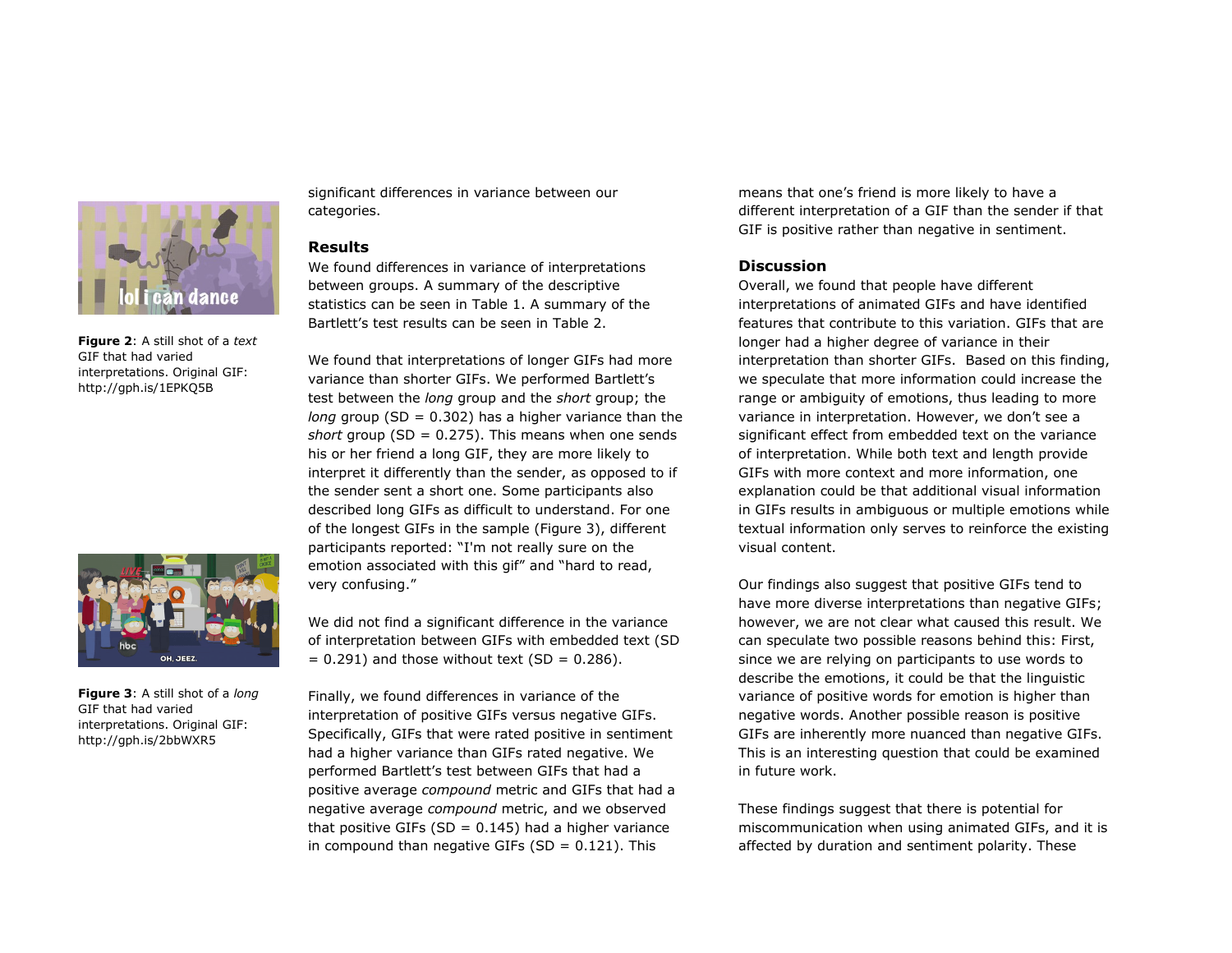multiple factors could mean that GIFs are a more nuanced form of nonverbal communication than emoticons and emoji. These factors, therefore, need to be taken into consideration when using animated GIFs in communication and when designing communication tools that incorporate animated GIFs. For example, communicators can intentionally choose simple GIFs to reduce miscommunication potential, and systems can allow users to clip GIFs to capture only the necessary parts.

## **Limitations and Future Directions**

This exploratory study was a first step in examining a nuanced phenomenon, and thus there are some limitations to our work that suggest avenues for future studies. We considered emotions on the onedimensional sentiment scale VADER provided: negative to positive. However, emotions are more complex and subtle than a single dimension.

In future work, we plan to analyze emotions on other dimensions (e.g. anger, happiness, sadness) to capture the complexity of emotions. We will also look at how reported emotions diverge from the category provided by Giphy for each GIF on various dimensions, which has implications for the use and design of search tools. We are also interested in knowing how people understand the intention of GIF senders, as well as how people choose different GIFs for different scenarios. Now that this exploratory survey has provided useful directions for further inquiry, we plan to conduct additional, larger-scale surveys with more representative samples, as well as to examine more indepth data by conducting interviews.

# **References**

- 1. Saeideh Bakhshi, David A. Shamma, Lyndon Kennedy, Yale Song, Paloma de Juan, and Joseph "Jofish" Kaye. 2016. Fast, Cheap, and Good: Why Animated GIFs Engage Us. In *Proceedings of the 2016 CHI Conference on Human Factors in Computing Systems* (CHI '16), 575–586. https://doi.org/10.1145/2858036.2858532
- 2. Elli Bourlai and Susan C. Herring. 2014. Multimodal Communication on Tumblr: "I Have So Many Feels!" In *Proceedings of the 2014 ACM Conference on Web Science* (WebSci '14), 171–175. https://doi.org/10.1145/2615569.2615697
- 3. C. J. Hutto and Eric Gilbert. 2014. VADER: A Parsimonious Rule-Based Model for Sentiment Analysis of Social Media Text. In *Eighth International AAAI Conference on Weblogs and Social Media*. Retrieved December 12, 2016 from http://www.aaai.org/ocs/index.php/ICWSM/ICWSM1 4/paper/view/8109
- 4. Mike Isaac. 2015. For Mobile Messaging, GIFs Prove to Be Worth at Least a Thousand Words. *The New York Times*. Retrieved January 9, 2017 from http://www.nytimes.com/2015/08/04/technology/gif s-go-beyond-emoji-to-express-thoughts-withoutwords.html
- 5. Sara Kiesler, Jane Siegel, and Timothy W. McGuire. 1984. Social psychological aspects of computermediated communication. *American Psychologist* 39, 10: 1123–1134. https://doi.org/10.1037/0003- 066X.39.10.1123
- 6. Martin Lea and Russell Spears. 1992. Paralanguage and social perception in computer‐mediated communication. *Journal of Organizational Computing* 2, 3–4: 321–341. https://doi.org/10.1080/10919399209540190